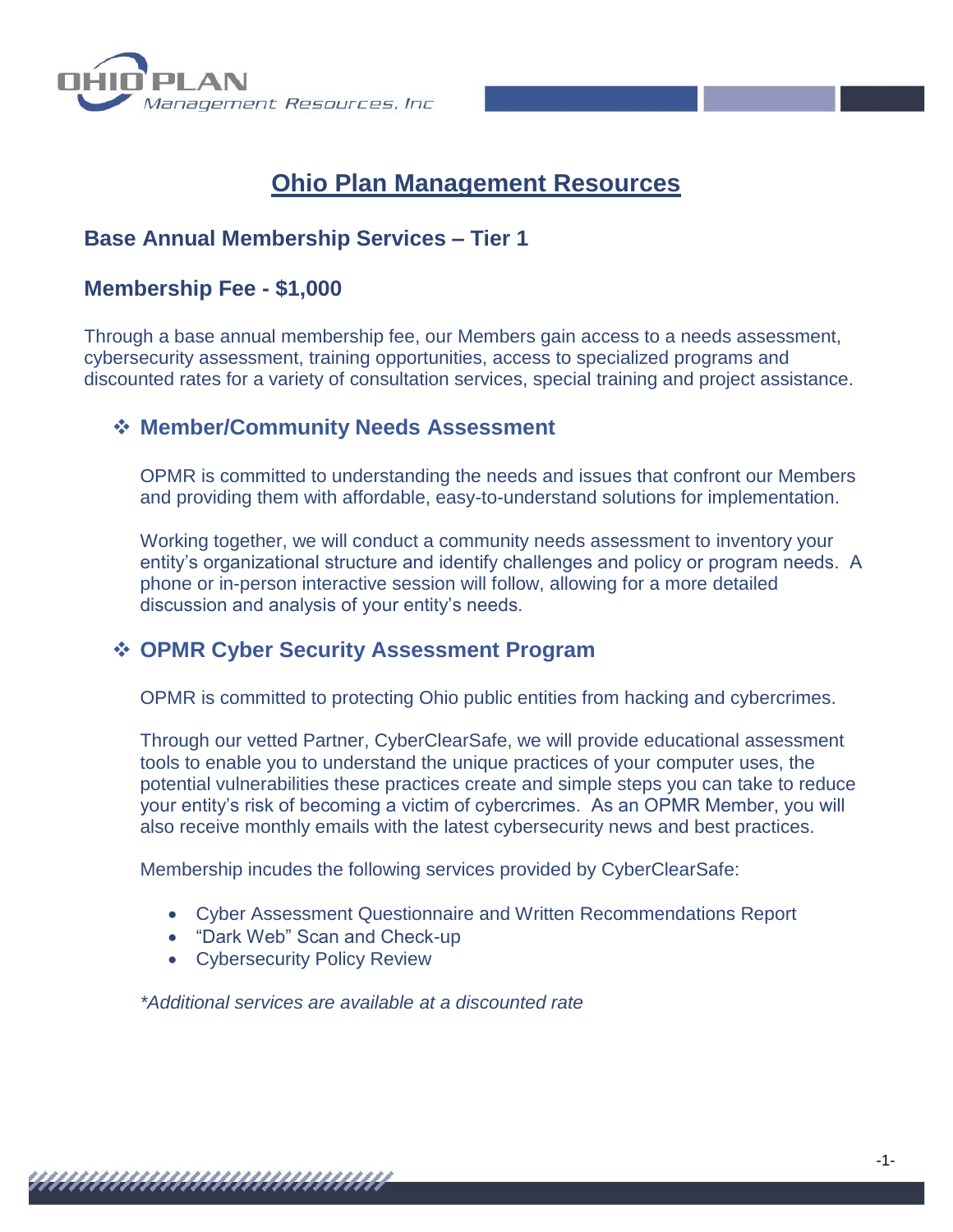

## ❖ **OPMR Training Programs**

OPMR is committed to assisting our Members in staying up-to-date on the latest developments in matters of critical importance by providing our Members with a comprehensive training program.

Membership includes attendance for up to four (4) Member entity representatives to attend each of the following training sessions. Additional representatives may attend for a nominal additional fee.

#### **OPMR – Members Only Updates and Training Series (4 Attendees)**

- o Three (3) Full or Half Day Multi-Topic Sessions
- o Held Regionally
	- **E** HR/Leadership/Management Topic
	- Loss Control Topic(s)
	- Specialized Training (BWC) (CEU)

#### **OPMR – Supervisory Institute and Training Series (4 Attendees)**

- o Four (4), 2-Hour Training Sessions
- o Designed for any Employee that Supervises other Employees

-2-

- o 12 Part Series Total
- $\circ$  Held in Columbus Two (2) Sessions each day
- o Completion of 12 Sessions earns Certification

#### **OPMR – Elected Officials Leadership Certification Program and Training Series (4 Attendees)**

- o One (1), 2-Hour Session with Dinner Included
- o Designed for Elected Officials
- o Held Regionally
	- One (1) Program
	- Presented four (4) times